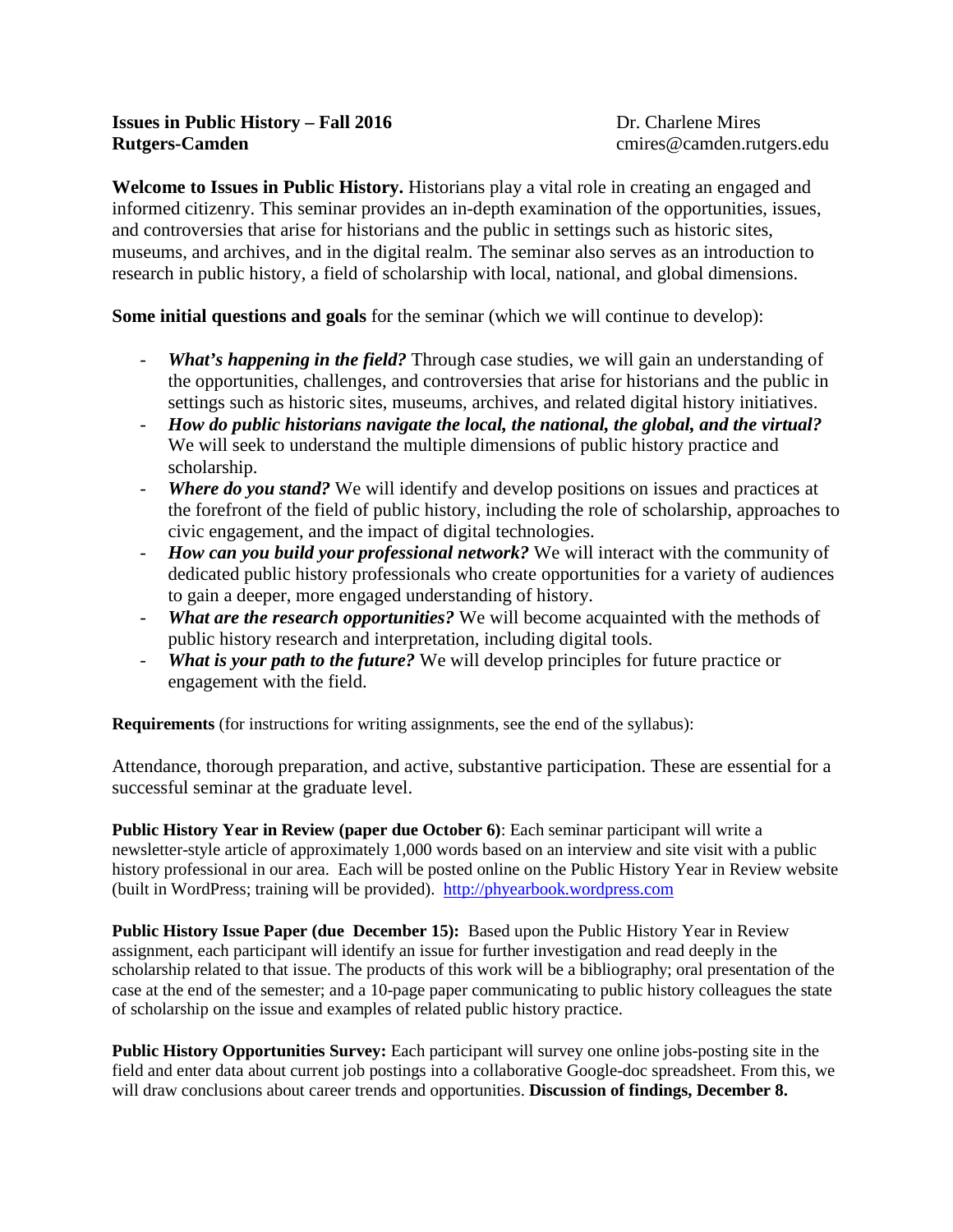**Books** (in the order we will use them; all have been ordered through the campus bookstore, but it's wise to check well in advance of your need for the book):

- Cauvin, *Public History: A Textbook of Practice* (Routledge) Linenthal and Engelhardt, *History Wars* (Holt)
- Hamer, *History in Urban Places: The Historic Districts in the United States* (Ohio State University Press)
- Horton, *Slavery and Public History* (University of North Carolina Press)
- Sergel, *See You in the Streets* (University of Iowa Press)
- Hufbauer, *Presidential Temples* (University Press of Kansas)
- Phillips and Reyes, *Global Memoryscapes: Contesting Remembrance in a Transnational Age* (University of Alabama Press)

# **Policies & Procedures**

**Grades** will be weighted as follows: 20% for Year in Review assignment; 50% for Issue Paper; 30% for participation (defined as thorough preparation, collegial teamwork, leadership, and any class-related activity other than the two written assignments). Regular attendance is assumed; absence from more than two classes will result in a reduction of participation grade to C (three absences) or F (four or more).

## **Rutgers Graduate Grade Definitions:**

| A    | Outstanding  |
|------|--------------|
| $B+$ |              |
| B    | Good         |
| $C+$ |              |
| C    | Satisfactory |
| F    | Failing      |
|      |              |

**Communication:** E-mail is welcome; write to cmires@camden.rutgers.edu. Please check your own Rutgers e-mail regularly. Please also check in advance before sending attachments of documents; printouts are preferred unless specified otherwise in assignment instructions.

Voice messages: call 856-225-6069.

Office hours: Regular office hours are held in 325 Cooper Street, Room 101 (in MARCH, the Mid-Atlantic Regional Center for the Humanities – just knock on the front door to the building). Tuesdays and Thursdays from 2 to 4 p.m.; other times as needed for projects; and by appointment. (No conferences between 5-6 p.m. on Tuesdays and Thursdays, please.) Brief consultations also available after class until 9 p.m.

**Electronic devices:** Bring them, use them, but please keep your attention and activity focused on what is happening in class.

**Inclement weather:** Rutgers rarely closes due to severe weather, but if this occurs an announcement will be posted on the campus website and will be available by calling the campus operator at (856) 225-1766. Closings also are announced on KYW Radio (1060 AM). The KYW closing numbers for Rutgers-Camden are 605 (day classes) and 2605 (evening classes).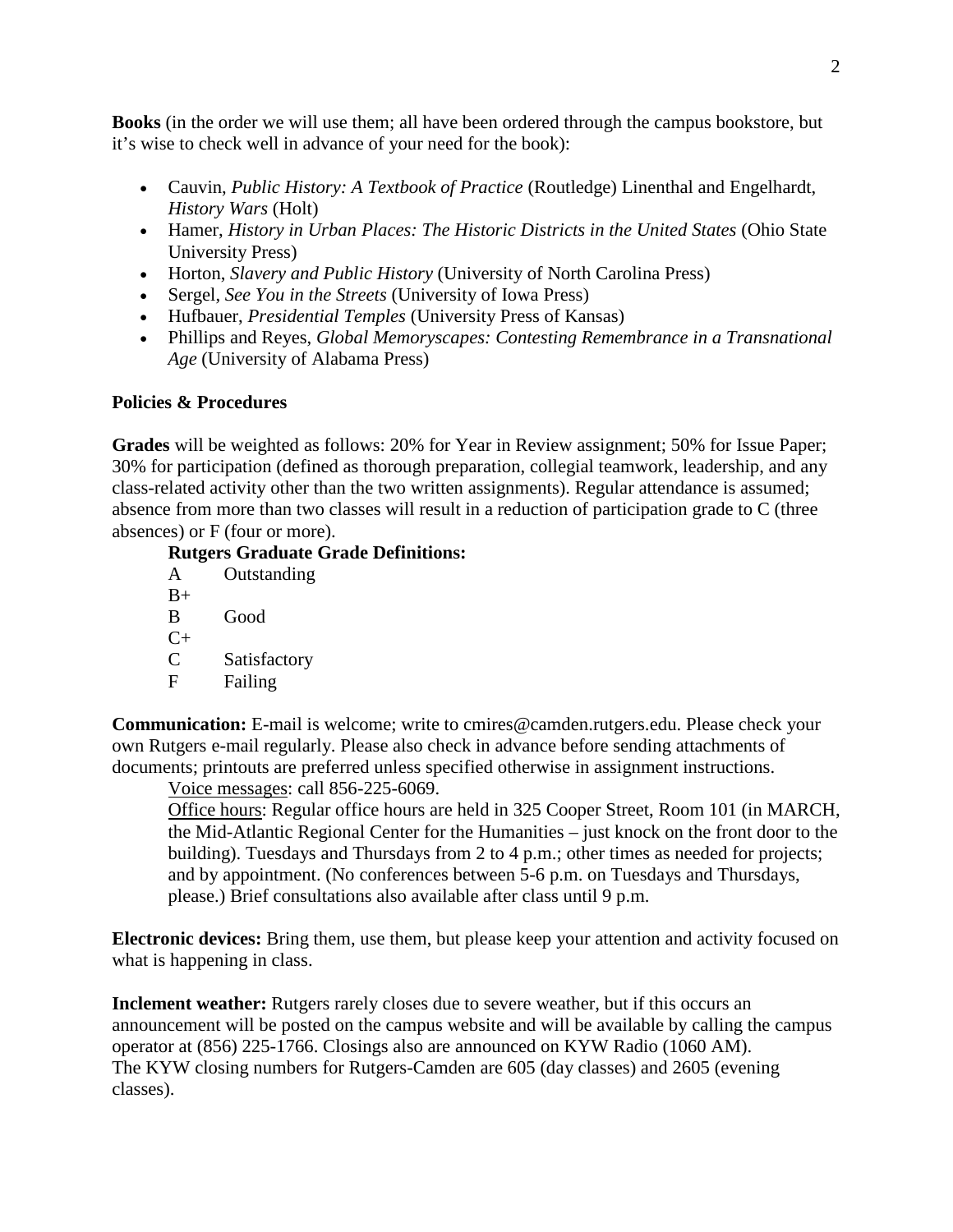## **Schedule**

## **Weekly:**

- For the purpose of networking, we will often begin class with a visit from a recent M.A. graduate or advanced graduate working in the public history field.
- We will discuss current events or experiences related to public history. Be alert for history-related issues in the news. Another good way to keep up with the field is to follow the History @ Work blog: [http://ncph.org/history-at-work/.](http://ncph.org/history-at-work/)

## **Site visits**

- **Before October 6,** visit the President's House site and Liberty Bell Center, 6<sup>th</sup> and Market Streets, Philadelphia.
- **Before December 1,** visit Eastern State Penitentiary, 2027 Fairmount Avenue, Philadelphia, especially the "Prisons Today" exhibit.

| Date | Reading                                                                                                                                                                                                                                                                                                                                                                                                         | Deadlines                                                                                              | Events of interest<br>(optional/<br>recommended)                                                                                                                                                                               |
|------|-----------------------------------------------------------------------------------------------------------------------------------------------------------------------------------------------------------------------------------------------------------------------------------------------------------------------------------------------------------------------------------------------------------------|--------------------------------------------------------------------------------------------------------|--------------------------------------------------------------------------------------------------------------------------------------------------------------------------------------------------------------------------------|
| 9/8  | <b>Introduction</b><br>Public history as process; public historians as<br>mediators.<br>Cauvin, Public History: A Textbook of<br>Practice (Routledge)                                                                                                                                                                                                                                                           |                                                                                                        |                                                                                                                                                                                                                                |
| 9/15 | Issue: Scholarship in (and out of) Public<br><b>View</b><br>Case Study: The Smithsonian and the Enola<br>Gay<br>Linenthal and Engelhardt, History Wars (Holt)<br>In class: We will collaborate to identify key<br>points of decision making and the roles of<br>stakeholders.                                                                                                                                   | <b>Start on Year in Review</b><br>assignment by contacting<br>a source and setting up an<br>interview. | Thursday and<br>Friday this week,<br><b>MARCH</b> will host a<br>livestream of<br>sessions from the<br>American<br>Association for<br><b>State and Local</b><br>History conference.<br>Information will be<br>posted on Sakai. |
| 9/22 | <b>Issue: Competing Values of History in</b><br><b>Urban Environments</b><br>Case Study: Jewelers Row, Philadelphia<br>Attend: Public program at Philadelphia<br>History Museum, 15 S. 7 <sup>th</sup> Street, Philadelphia<br>(one block from PATCO stop at 8 <sup>th</sup> and<br>Market). Begins at 5:30 p.m.<br>Hamer, History in Urban Places (Ohio State<br>University Press) – for discussion next week. | Conduct Year in Review<br>interview/site visit.                                                        |                                                                                                                                                                                                                                |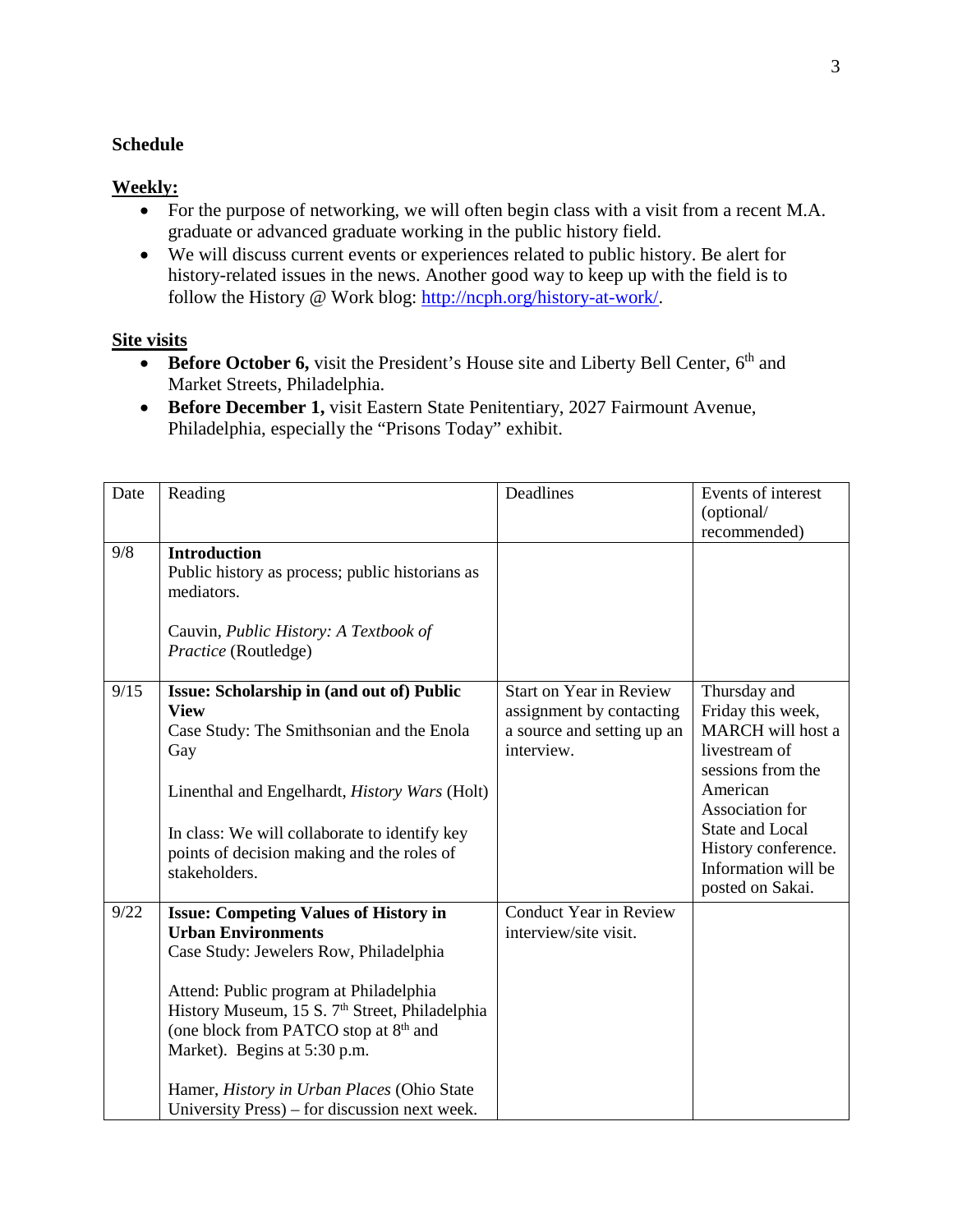| 9/29  | <b>Issue: History, Memory, and Civic</b><br><b>Engagement</b><br>David Glassberg, "Public History and the<br>Study of Memory," The Public Historian<br>(Spring 1996): 7-23. JSTOR.<br>Charlene Mires, Introduction to Independence<br>Hall in American Memory (pp. vi-xviii) on<br>SAKAI.<br><b>Civic Engagement Practices</b><br>National Park Service, "Stronger Together: A<br>Manual on the Principles and Practices of<br>Civic Engagement." Online PDF:<br>http://www.nps.gov/civic/resources/CE_Manu     | Conferences to discuss<br>topics for Public History<br>Issue paper.                                                                                                                                                                                                                                                   |                                                                                                                                                                                                           |
|-------|-----------------------------------------------------------------------------------------------------------------------------------------------------------------------------------------------------------------------------------------------------------------------------------------------------------------------------------------------------------------------------------------------------------------------------------------------------------------------------------------------------------------|-----------------------------------------------------------------------------------------------------------------------------------------------------------------------------------------------------------------------------------------------------------------------------------------------------------------------|-----------------------------------------------------------------------------------------------------------------------------------------------------------------------------------------------------------|
| 10/6  | al.pdf<br><b>Issue: Professional Presence and Practice in</b><br>a Digital Age<br>First hour of class: Meet in Digital Studies<br>Center ModLab, Fine Arts Building, room<br>215. Prepare for this meeting by selecting a<br>public history organization and examining its<br>website and social media strategies.<br><b>Remainder of class:</b> WordPress training to<br>prepare for adding Year in Review<br>assignments to website.<br><b>End of class:</b> Introduction to President's<br>House case study. | <b>Year in Review</b><br>assignment is due.<br>Submit printout and<br>upload a copy to your<br>Sakai dropbox.<br>(WordPress training<br>conferences to be<br>scheduled as papers reach<br>readiness for publication.)<br>Sometime before this<br>class, visit President's<br><b>House and Liberty Bell</b><br>Center. | Oct. 7: THATCamp<br>Philly (free digital<br>humanities<br>training!)<br>https://thatcampphil<br>ly.org/<br><b>Archives Month</b><br>Philly, throughout<br>October:<br>http://archivesmont<br>hphilly.com/ |
| 10/13 | <b>Issue: Race and Public History</b><br><b>President's House Digital Case Study, Step</b><br>2: Research (SKIM the article):<br>http://www.independencehall-<br>americanmemory.com/teaching-<br>guides/teaching-guide-public-<br>history/presidents-house-case-study/<br>In class, we will work through additional steps<br>in the case study. Finish on your own, then<br>add a comment at the end of Step 9.                                                                                                 | <b>Preliminary</b><br>bibliography for issue<br>paper is due.                                                                                                                                                                                                                                                         |                                                                                                                                                                                                           |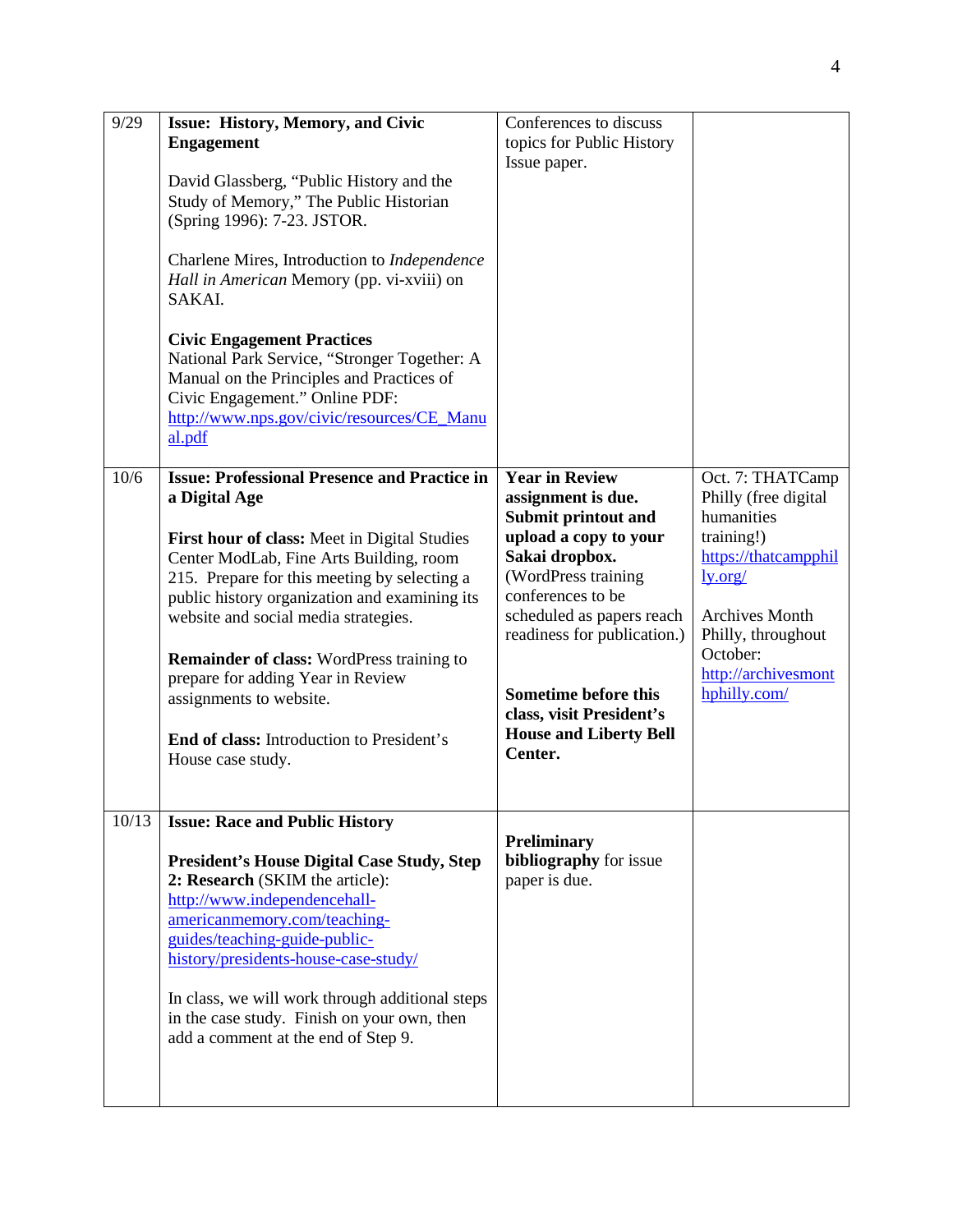| The President's House in Context                                                                                                                                                                                                                                               |                                                                                                   |                                                                                                                                                                                                                                                                     |
|--------------------------------------------------------------------------------------------------------------------------------------------------------------------------------------------------------------------------------------------------------------------------------|---------------------------------------------------------------------------------------------------|---------------------------------------------------------------------------------------------------------------------------------------------------------------------------------------------------------------------------------------------------------------------|
| Discussion of case study and:<br>Horton, Slavery and Public<br>History (University of North Carolina Press) -<br>Intro and selected chapters.<br>"'Ask a Slave': A Frontline Fantasy?" blog<br>post with commentary and videos<br>http://publichistorycommons.org/ask-a-slave/ |                                                                                                   | Oct 22: Mid-<br>Atlantic<br>Association of<br><b>Museums</b><br>conference,<br>Wilmington<br>Delaware.<br>http://www.midatla<br>nticmuseums.org/an<br>nual-meeting.html                                                                                             |
| <b>Issue: Communicating History</b><br>Choose one book from the <i>Interpreting</i><br>History series of the American Association for<br>State and Local History.                                                                                                              | Begin PH opportunities<br>survey                                                                  |                                                                                                                                                                                                                                                                     |
| <b>Issue: History and the Arts - Better</b><br>Together?<br>Case Study: Triangle Shirtwaist Fire Site<br>Sergel, See You in the Streets (University of<br>Iowa Press).                                                                                                         |                                                                                                   | Nov. 3-5: Mid-<br>Atlantic<br>Popular/American<br><b>Culture Assn</b><br>Conference,<br><b>Atlantic City</b><br>https://mapaca.net/c<br>onference                                                                                                                   |
| <b>Issue: Politics and Public History</b><br>Hofbauer, Presidential Temples (University<br>Press of Kansas)                                                                                                                                                                    |                                                                                                   |                                                                                                                                                                                                                                                                     |
|                                                                                                                                                                                                                                                                                |                                                                                                   |                                                                                                                                                                                                                                                                     |
| <b>Issue: Impacts of Tourism</b><br>Select a book from a provided list.                                                                                                                                                                                                        | Report to the class on<br>your selected book and<br>share a related tourism<br>promotion website. | Nov. 19: Disability<br>History conference,<br>on our campus; will<br>include public<br>history workshop.<br>Nov. 18-19: New<br>Jersey History<br>Forum, Morristown<br>National Historical<br>Park<br>https://morristouris<br>m.org/events/2016-<br>new-jersey-forum |
|                                                                                                                                                                                                                                                                                |                                                                                                   |                                                                                                                                                                                                                                                                     |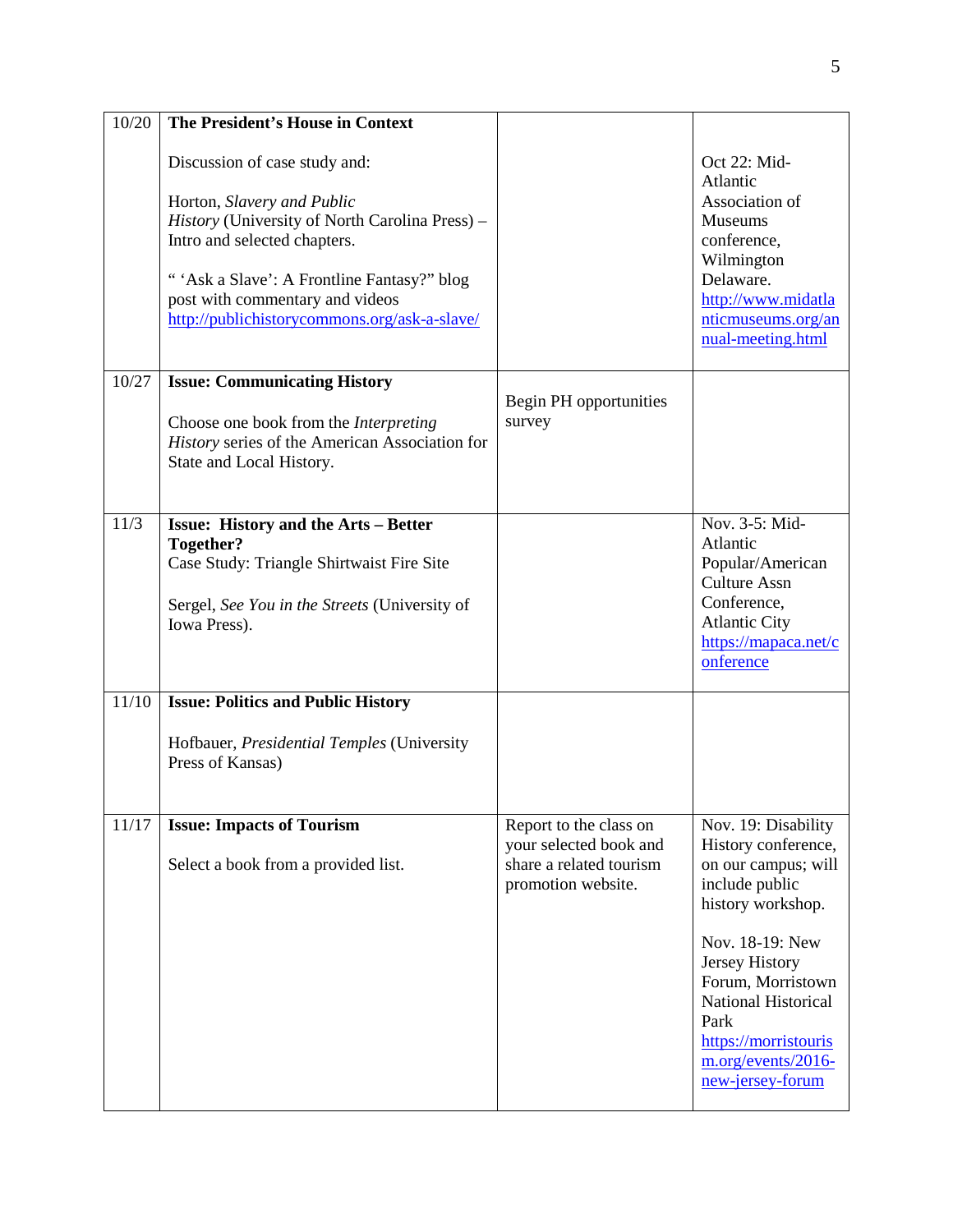| 11/22 | (Week of Thanksgiving – conferences              | <b>Optional drafts of</b>        |  |
|-------|--------------------------------------------------|----------------------------------|--|
|       | instead of class.)                               | <b>Issues Paper</b> are due this |  |
|       |                                                  | week, no later than              |  |
|       |                                                  | Tuesday.                         |  |
| 12/1  | <b>Issues: Global Reach and Social Justice</b>   |                                  |  |
|       |                                                  | December 1: Stop                 |  |
|       | Phillips and Reyes, <i>Global Memoryscapes</i> : | opportunities survey.            |  |
|       | Contesting Remembrance in a Transnational        |                                  |  |
|       | Age (selected chapters).                         |                                  |  |
|       |                                                  |                                  |  |
|       | One essay of your choice from:                   |                                  |  |
|       | Sites of Conscience – special issue of The       |                                  |  |
|       | Public Historian (Vol. 30, No. 1, February       |                                  |  |
|       | 2008). JSTOR.                                    |                                  |  |
|       |                                                  |                                  |  |
|       |                                                  |                                  |  |
| 12/8  | Project presentations (last night of class)      | First part of class:             |  |
|       |                                                  | Discussion of findings           |  |
|       |                                                  | from opportunities               |  |
|       |                                                  | survey.                          |  |
|       |                                                  |                                  |  |

**Final papers are due Monday, December 15** (time and place to be determined). Submit two copies. If you would like your paper back with comments, please provide a stamped, self-addressed envelope that is large enough to mail your paper back to you.

# **TOPICS FOR PUBLIC HISTORY YEAR IN REVIEW**

Examples (choose from these or develop your own; your work must include a site visit and a conversation with a public history professional).

- Opening of new Camden Maritime and Shipyard Museum.
- Election-themed exhibits and programs at National Constitution Center.
- Political conventions exhibit at Union League of Philadelphia.
- Challenge to Frank Rizzo statue by Black Lives Matter.
- "Elephants on the Avenue" project about race, class, and community in Germantown section of Philadelphia.
- Recovery and restoration of portrait gallery in Second Bank of the United States following fire (National Park Service)
- Artist-embedded project at the Historical Society of Pennsylvania.
- "Prison Today" exhibit about contemporary prison issues at Eastern State Penitentiary Historic Site.
- Digital project based at Villanova University connects collections about the region's experience in World War I.
- Digital/documentary project based at West Chester University commemorates centennial anniversary of the Great Migration of African Americans from the South.
- Environmental/history interpretation plans for Petty's Island in Delaware River (state project; local activists).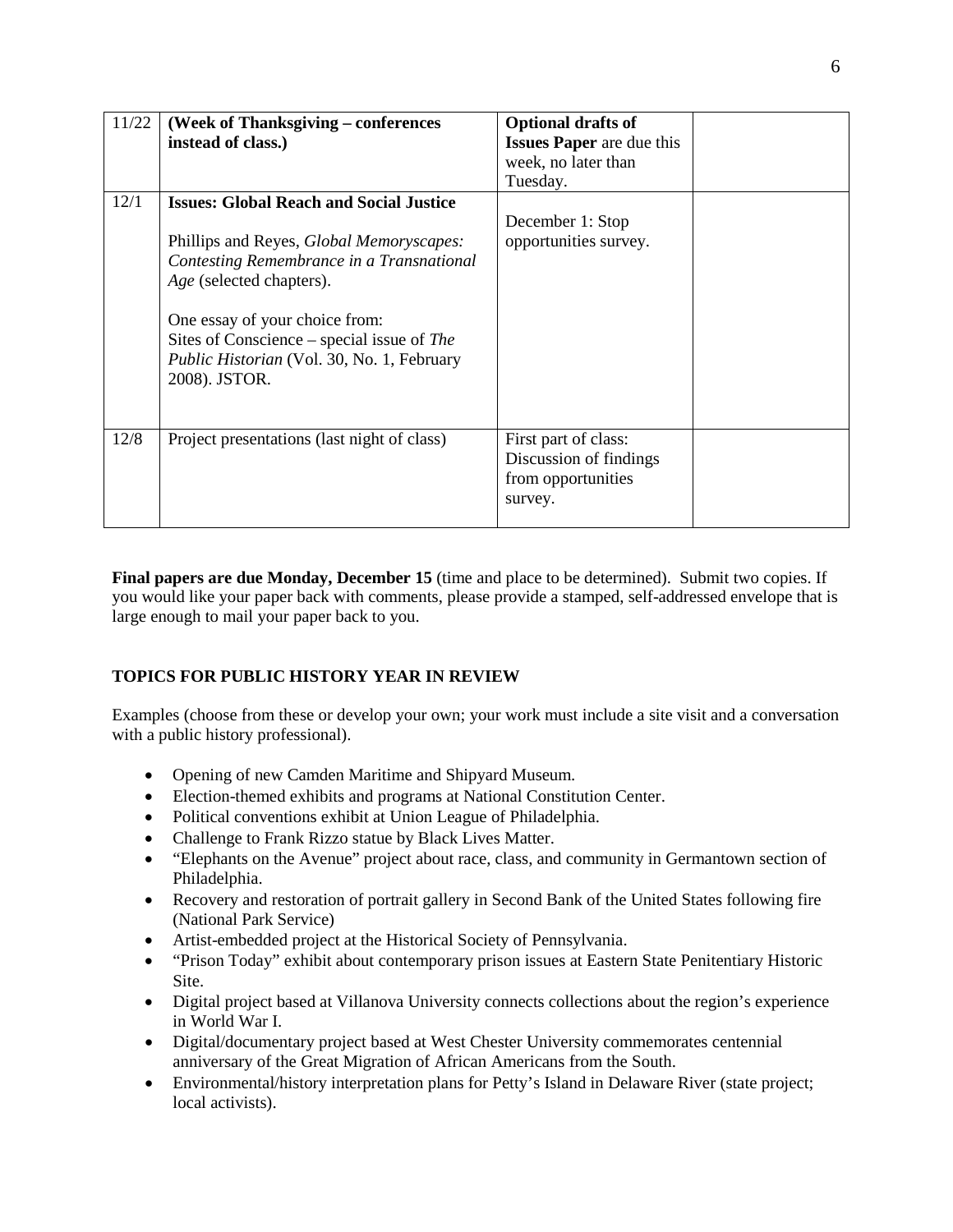- Graduate of Rutgers-Camden M.A. program is the archivist for the Philadelphia Seaport Museum.
- Graduate of Rutgers-Camden M.A. program is curator of the Wells Fargo Museum in Philadelphia.
- What's new at [museum, archive, or historic site of your choice].

# **PAPER INSTRUCTIONS**

### **Public History Year in Review** (1,000 words, due October 6).

The purpose of this assignment is to help you become acquainted with public history professionals and organizations and to create a record of public history activities in our region.

First steps / Research: Select a topic and make an appointment to visit your contact person at his or her workplace for a short interview and site visit prior to the end of September. Before you go, visit the organization's website and become familiar with its history, mission, and current activities. Also conduct a web search for any recent news coverage or information about the person you are going to interview. Develop a list of questions for the interview.

Writing: This paper should be suitable for publication in a newsletter and online for a general audience. The style should be factual and nonjudgmental. In the form of a news article, the first paragraph should summarize the most important information (who, what, where, and when - perhaps also how and why).

Sources / Citations: In keeping with newsletter style, this paper will not have footnotes or a bibliography. Instead, create links in the text to relevant online materials, such as organization websites.

Submission: Submit a printout of your paper in class, and then also upload the same as a Word document into your "dropbox" on our class Sakai site. This will allow for editing before publication.

Publication: After editing, you will publish your article on the Public History Year in Review website (a WordPress site – training will be provided).

Grades: The grades on this paper will be based on quality of information, accuracy, and writing clarity and correctness. Grades will be assigned based on the submitted paper. (As needed, additional editing will be provided prior to publication.)

**Public History Issue Paper** (10 pages plus notes and bibliography. Bibliography due October 13; optional draft due before Thanksgiving; final paper due December 15).

The purpose of this paper is to move from the topic of your Year in Review article to investigate a related issue in public history through published scholarship. Examples of issues include a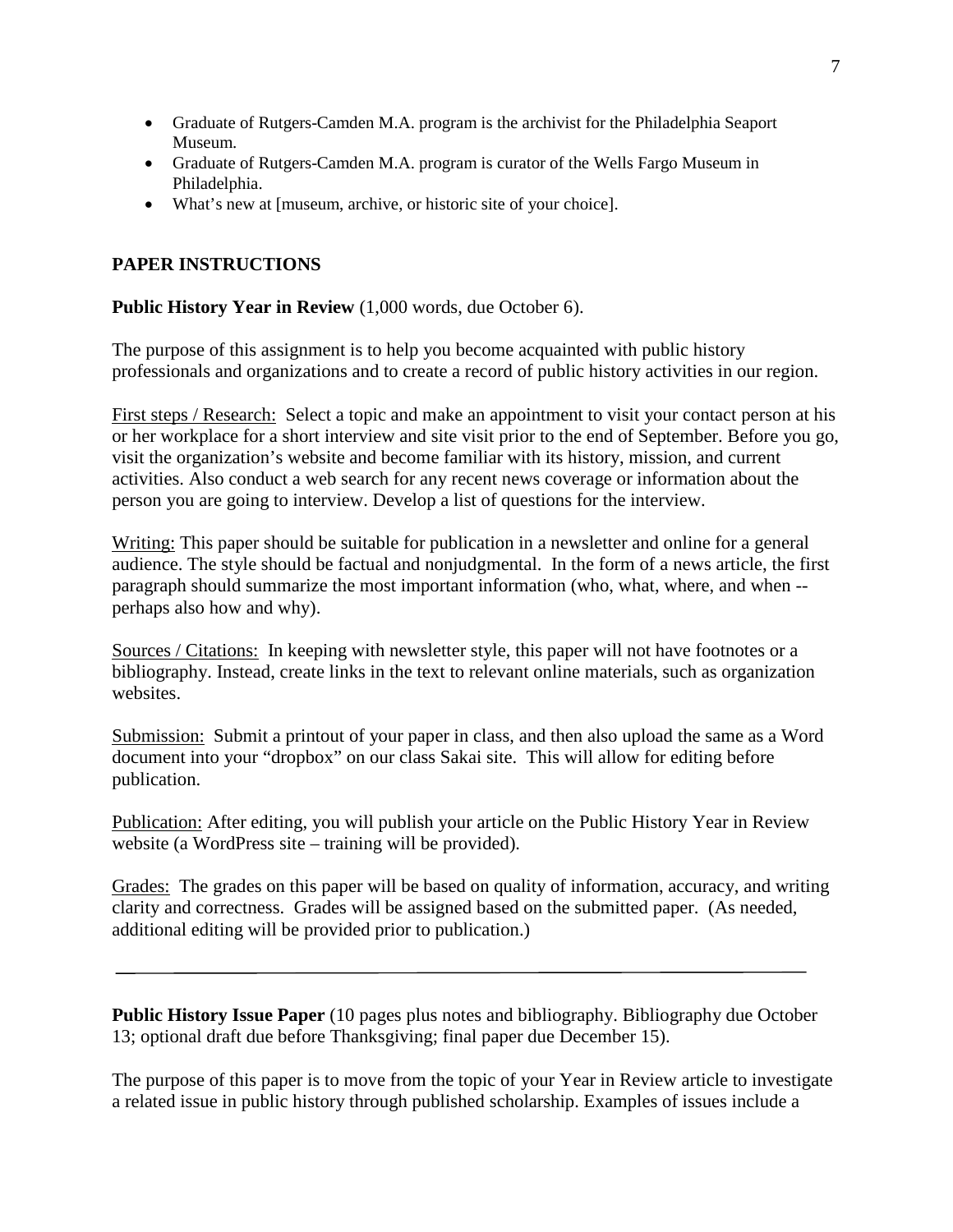challenge, controversy, or transformation occurring in the field of public history; a type of project or public history setting; a subject of historic interpretation; or a management issue.

This paper is a work of scholarship, similar to the articles you will find in history journals such as *The Public Historian.* Through this paper, you will gain practice in analyzing and synthesizing scholarship and presenting it to professional colleagues.

First steps: Identify an issue to investigate that is related to your Year in Review paper. Create a bibliography of at least ten scholarly books and articles. In addition to books, include all relevant articles you can find in *The Public Historian*, which is the leading journal in the field of public history.

Research: Read all of the books and articles in your bibliography thoroughly, taking note of each author's arguments, the relevance of each reading to the issue you are investigating, and the ways in which the readings relate to each other. Also take note of examples of public history practice related to the issue. To understand how historians do research and how they relate to each other, make sure to read footnotes as well as the text.

Writing: For this paper, consider your audience to be fellow public history professionals who desire a deeper understanding of the issue you are investigating. They are counting on you to brief them on the scholarship related to the issue and to let them know about examples of practice (which may include the example from your Year in Review assignment).

The introduction of the paper should identify the research problem (the issue you have investigated) and state an argument (a summary of your understanding of the issue based on your reading of the scholarship).

The body of the paper should support the argument in the introduction with a series of related ideas, supported by evidence drawn from your reading. Do not simply summarize each book and article separately. (We will talk more about this in class.)

Within the body of the paper, describe examples of the ways in which the issue is being dealt with in at least three public history settings (which may include the example you started with in the Year in Review assignment).

Sources / Citations: This paper requires footnotes or endnotes and a bibliography in Chicago style (based on *The Chicago Manual of Style*, which is abridged in Turabian, *Manual for Writers…,* and Rampolla, *A Pocket Guide to Writing in History*). Precision is important.

Submission: Submit two printouts of the paper.

Grades: Grades on this paper will be based on depth of understanding of scholarship; synthesis of information from a variety of sources; connection of scholarship with examples of practice; argumentation; accuracy; writing clarity and correctness; and correct citation.